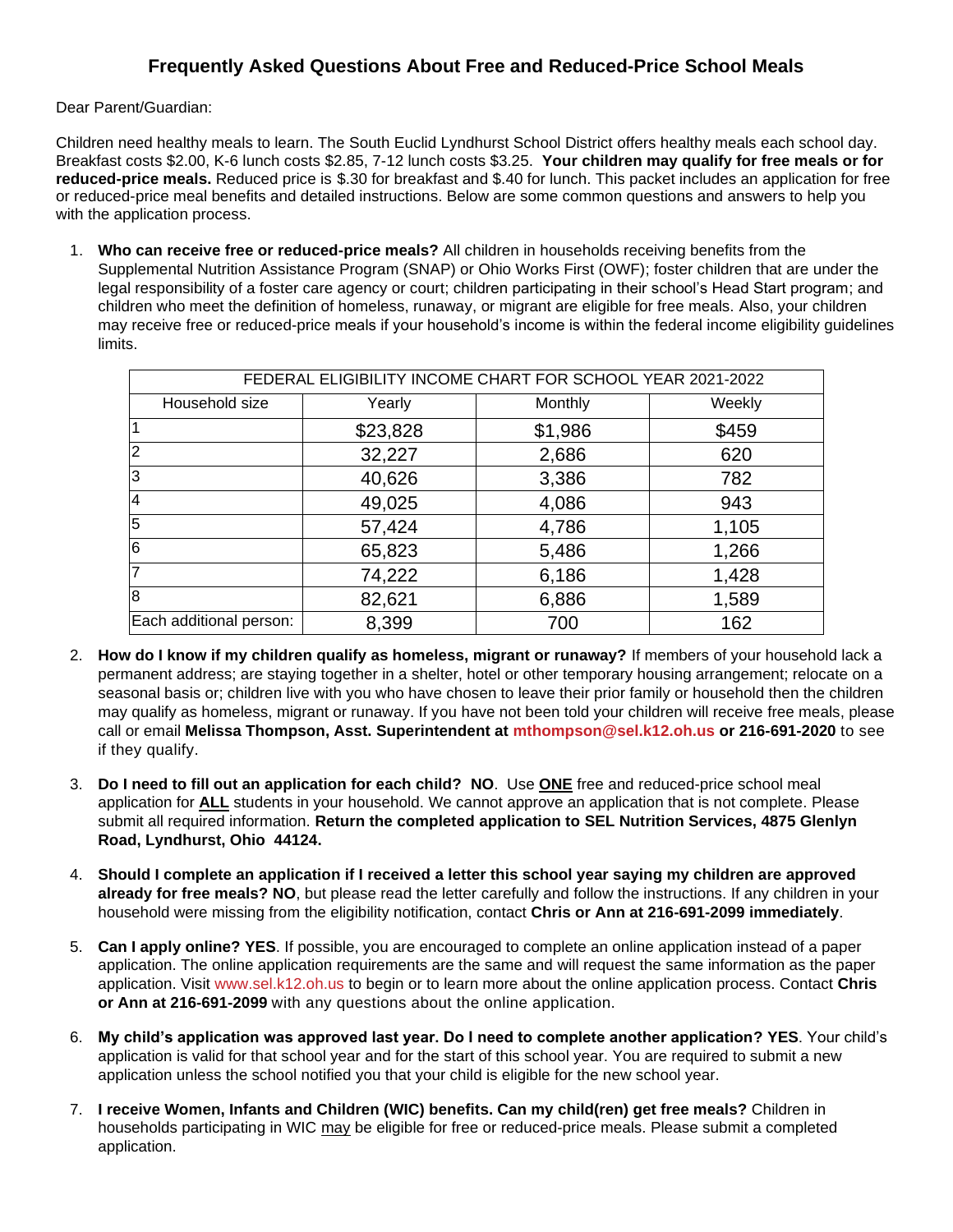- 8. **Will the information I give be checked?** Yes, we also may ask you to send written proof.
- 9. **If I do not qualify now, may I apply later?** Yes. You may apply at any time during the school year. For example, children with a parent or guardian who becomes unemployed may become eligible for free and reduced-price meals if the household income drops below the income limit.
- 10. **What if I disagree with the school's decision about my application?** You should talk to school officials. You also may ask for a hearing by calling or writing to the following contact person: **Mike Murphy, Director of Business Affairs, 216-691-2010.**
- 11. **May I apply if someone else in my household is not a U.S. citizen?** Yes. You or your child(ren) do not have to be a U.S. citizen to qualify for free or reduced-price meals.
- 12. **What if my income is not always the same?** List the amount that you normally receive. For example, if you normally make \$1,000 each month, but you missed some work last month and only made \$900, submit the report with the routine amount of \$1,000 per month. If you normally get overtime, include it, but do not include it if you only work overtime sometimes. If you have lost a job or had your hours or wages reduced, use your current income.
- 13. **What if some household members have no income to report?** Household members may not receive some types of income that are asked for you to report on the application or may not receive income at all. When this happens, please write a 0 in the corresponding field. However, if any income fields are left empty or blank, those also will be counted as zeroes. Please be careful when leaving income fields blank.
- 14. **We are in the military. Do we report our income differently?** Your basic pay and cash bonuses must be reported as income. If you get any cash value allowances for off-base housing, food, or clothing, it also must be included as income. However, if your housing is part of the Military Housing Privatization Initiative, do not include your housing allowance as income. Any additional combat pay resulting from deployment also is excluded from income.
- 15. **What if there is not enough space on the application for my family?** List any additional household members on a separate piece of paper and attach it to your application. Contact **Chris or Ann at 216-691-2099** to receive a second application**.**
- 16. **Why am I being asked to give my consent for an instructional fee waiver?** Ohio public schools are required to waive the school instructional fees for children that quality for free meal benefits. School food service personnel must have parent consent to share the student meal application if your child(ren) quality for a fee waiver. If you agree to allow your child(ren)'s meal application to be shared with school officials to see if they qualify for a fee waiver then select **yes** in part 5. If you do not wish for that information to be shared, then select **no** in part 5. Answering no to this question will mean your child will not be considered for a fee waiver. Answering this question either way will not change your child(ren)'s free or reduced-price meal eligibility.
- 17. **My family needs more help. Are there other programs we might apply for?** To find out how to apply for Ohio Supplemental Nutrition Assistance Program (SNAP) or other assistance benefits, contact your local assistance office or call 877-852-0010.

If you have other questions or need help, call 216-691-2099 or email brizee@sel.k12.oh.us

Sincerely,

**Mike Murphy Director of Business Affairs**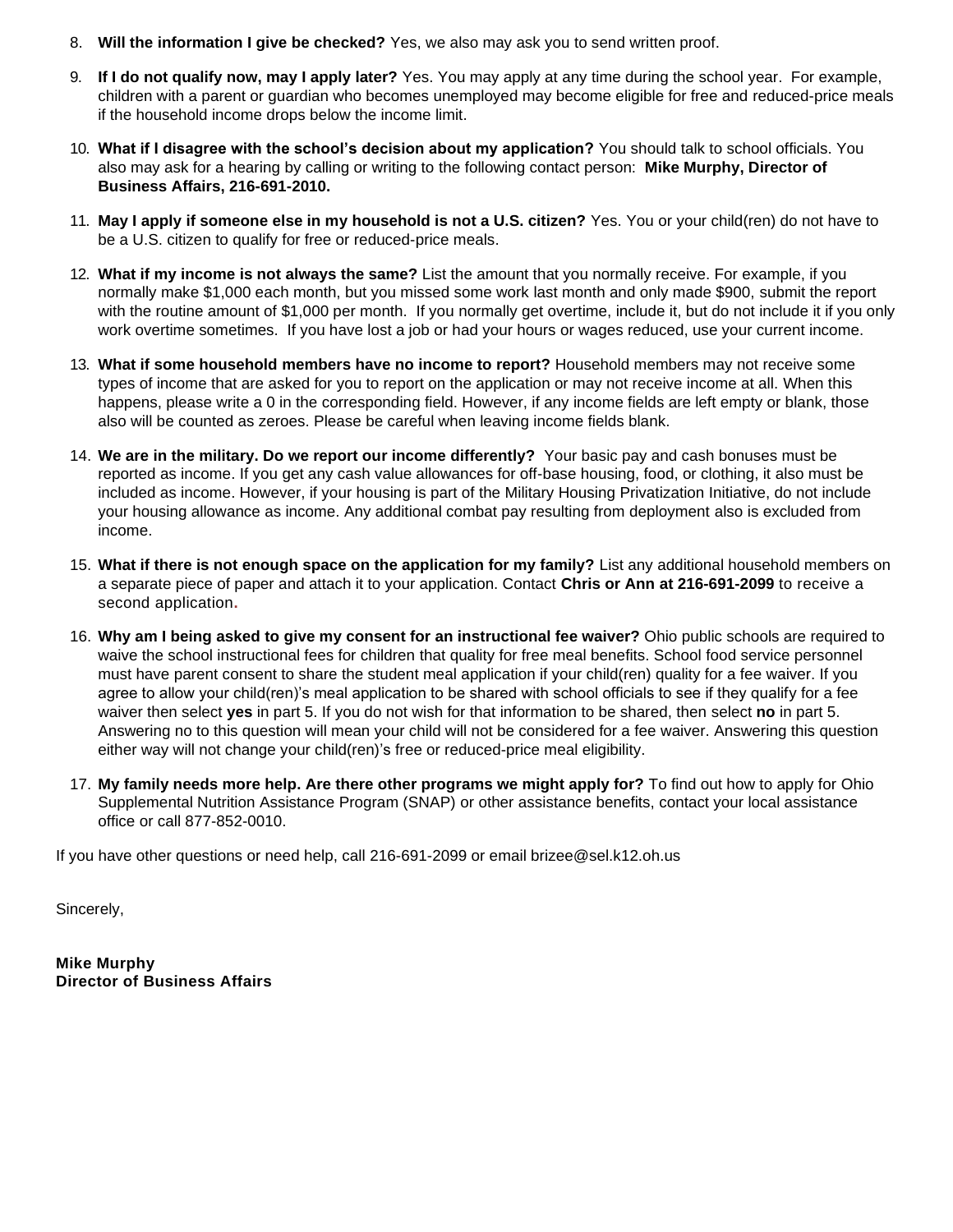# **INSTRUCTIONS FOR APPLYING**

## *A household member is any child or adult living with you.*

#### **IF YOUR HOUSEHOLD RECEIVES BENEFITS FROM THE SUPPLEMENTAL NUTRITION ASSISTANCE PROGRAM (SNAP) OR OHIO WORKS FIRST (OWF), FOLLOW THESE INSTRUCTIONS:**

**Part 1:** List all household members and the school name and grade level for each child.

**Part 2:** List the 7-digit case number for any household member (including adults) receiving SNAP or OWF benefits.

**Part 3:** Skip this part.

**Part 4:** Skip this part.

**Part 5:** Answer yes or no and sign your name if you would like the application to be checked by school officials to determine if the child(ren) qualifies for a school instructional fee waiver.

**Part 6:** Sign the form. The last four digits of a Social Security Number are **not** necessary.

**Part 7:** We are required to ask for information about your children's race and ethnicity. This information is important and helps to make sure we are fully serving our community. Responding to this section is optional and does not affect your children's eligibility for free or reduced-price meals.

#### **IF NO ONE IN YOUR HOUSEHOLD RECEIVES SNAP OR OWF BENEFITS AND IF ANY CHILD IN YOUR HOUSEHOLD IS HOMELESS, MIGRANT OR RUNAWAY, FOLLOW THESE INSTRUCTIONS:**

**Part 1:** List all household members and the school name and school grade level for each child.

**Part 2:** Skip this part.

**Part 3:** If any child you are applying for is homeless, migrant, or a runaway, check the appropriate box and contact **Melissa Thompson, Asst. Superintendent at** [mthompson@sel.k12.oh.us](mailto:mthompson@sel.k12.oh.us) **or 216-691-2020.** If not, skip this part.

**Part 4:** Complete only if a child in your household is not eligible under Part 3. See Instruction for all other households. **Part 5:** Answer yes or no and sign your name if you would like the application to be checked by school officials to determine if the child(ren) qualifies for a school instructional fee waiver.

**Part 6:** Sign the form. The last four digits of a Social Security Number are **not** necessary if you did not need to complete in part 4. **Part 7:** We are required to ask for information about your children's race and ethnicity. This information is important and helps to make sure we are fully serving our community. Responding to this section is optional and does not affect your children's eligibility for free or reduced-price meals.

## **IF YOU APPLY FOR A FOSTER CHILD, FOLLOW THESE INSTRUCTIONS:**

#### **If all children in the household are foster children:**

Part 1: List all foster children and the school name and grade level for each child. Check the box that indicates the child is a foster child. **Part 2:** Skip this part.

**Part 3:** Skip this part.

**Part 4:** Skip this part.

**Part 5:** Answer yes or no and sign your name if you would like the application to be checked by school officials to determine if the child(ren) qualifies for a school instructional fee waiver.

**Part 6:** Sign the form. The last four digits of a Social Security Number are **not** necessary.

**Part 7:** We are required to ask for information about your children's race and ethnicity. This information is important and helps to make sure we are fully serving our community. Responding to this section is optional and does not affect your children's eligibility for free or reduced-price meals.

#### **If some children in the household are foster children:**

**Part 1:** List all household members and the school name and school grade level for each child. For any person, including children, with no income, you must check the "No Income" box. Check the box if the child is a foster child.

**Part 2:** If the household does not have a 7-digit SNAP or OWF case number, skip this part.

**Part 3:** If any child you are applying for is homeless, migrant, or a runaway check the appropriate box and contact **Melissa Thompson, Asst. Superintendent at** [mthompson@sel.k12.oh.us](mailto:mthompson@sel.k12.oh.us) **or 216-691-2020.** If not, skip this part.

**Part 4:** Follow these instructions to report total household income from this month or last month.

- **Box 1–Name:** List all household members with income.
- **Box 2** –**Gross Income and how often it was received:** For each household member, list each type of income received for the month. Check the appropriate box to note how often the person receives the income - weekly, every other week, twice a month, or monthly. For earnings, list the gross income - not the take-home pay. Gross income is the amount earned *before* taxes and other deductions and can be found on pay stubs. For other income, list the amount and check the box to note how often each person received assistance from welfare, child support, alimony, pensions, retirement, Social Security, Supplemental Security Income (SSI), Veteran's benefits (VA benefits), and disability benefits. Under *All Other Income*, list Worker's Compensation, unemployment or strike benefits, regular contributions from people who do not live in your household and any other income. Do not include income from SNAP, FDPIR, WIC, federal education benefits and foster payments received by the family from the placing agency. For ONLY the self-employed, report income after expenses under *Earnings from Work*. This is for your business, farm, or rental property. If you are in the Military Privatized Housing Initiative or receive combat pay, do not include these allowances as income.

**Part 5:** Answer yes or no and sign your name if you would like the application to be checked by school officials to determine if the child(ren) qualifies for a school instructional fee waiver.

**Part 6:** Adult household member must sign the form and list the last four digits of their Social Security Number (or mark the box if he or she does not have one).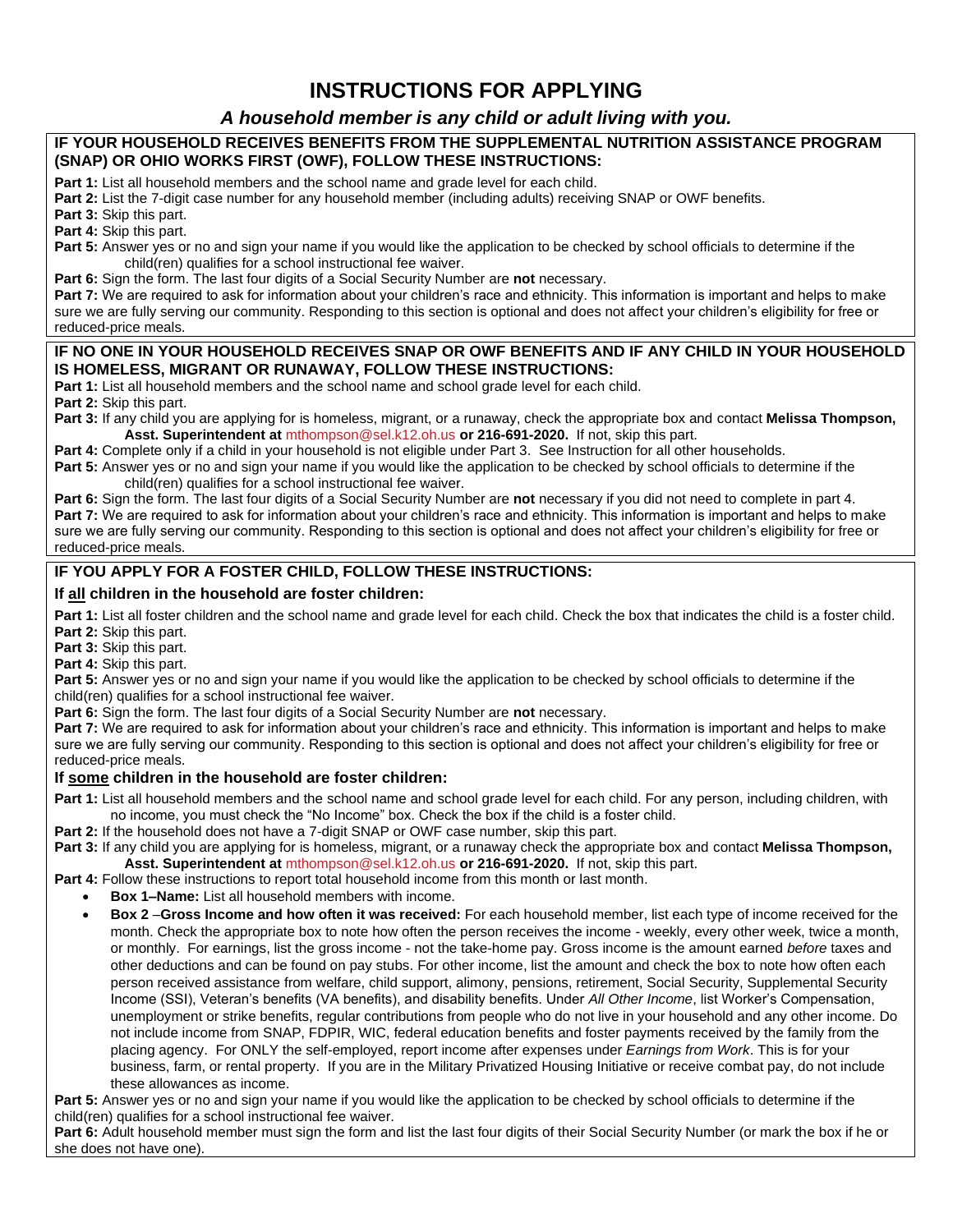Part 7: We are required to ask for information about your children's race and ethnicity. This information is important and helps to make sure we are fully serving our community. Responding to this section is optional and does not affect your children's eligibility for free or reduced-price meals.

### **ALL OTHER HOUSEHOLDS (INCLUDING WIC HOUSEHOLDS) FOLLOW THESE INSTRUCTIONS:**

- **Part 1:** List all household members and the school name and grade level for each child. For any person, including children, with no income, you must check the "No Income Box."
- **Part 2:** If the household does not have a 7-digit SNAP or OWF case number, skip this part.
- **Part 3:** If any child you are applying for is homeless, migrant, or a runaway check the appropriate box and contact **Melissa Thompson Asst. Superintendent at** [mthompson@sel.k12.oh.us](mailto:mthompson@sel.k12.oh.us) **or 216-691-2020.** If not, skip this part.
- **Part 4:** Follow these instructions to report total household income from this month or last month.
	- **Box 1 – Name:** List all household members with income.
	- **Box 2** –**Gross Income and how often it was received:** For each household member, list each type of income received for the month. Check the box to note how often the person receives the income - weekly, every other week, twice a month, or monthly. For earnings, be sure to list the gross income - not take-home pay. Gross income is the amount earned *before* taxes and other deductions and can be found on pay stubs. For other income, list the amount and check the box to note how often each person received assistance from welfare, child support, alimony, pensions, retirement, Social Security, Supplemental Security Income (SSI), Veteran's benefits (VA benefits), and disability benefits. Under *All Other Income*, list Worker's Compensation, unemployment or strike benefits, regular contributions from people who do not live in your household and any other income. Do not include income from SNAP, FDPIR, WIC, federal education benefits and foster payments received by the family from the placing agency. For ONLY the self-employed, report income after expenses under *Earnings from Work*. This is for your business, farm, or rental property. If you are in the Military Privatized Housing Initiative or receive combat pay, do not include these allowances as income.
- **Part 5:** Answer yes or no and sign your name if you would like the application to be checked by school officials to determine if the child(ren) qualifies for a school instructional fee waiver.
- **Part 6:** An adult household member must sign the form and list the last four digits of their Social Security Number (or mark the box if he or she does not have one).

**Part 7**: We are required to ask for information about your children's race and ethnicity. This information is important and helps to make sure we are fully serving our community. Responding to this section is optional and does not affect your children's eligibility for free or reduced-price meals.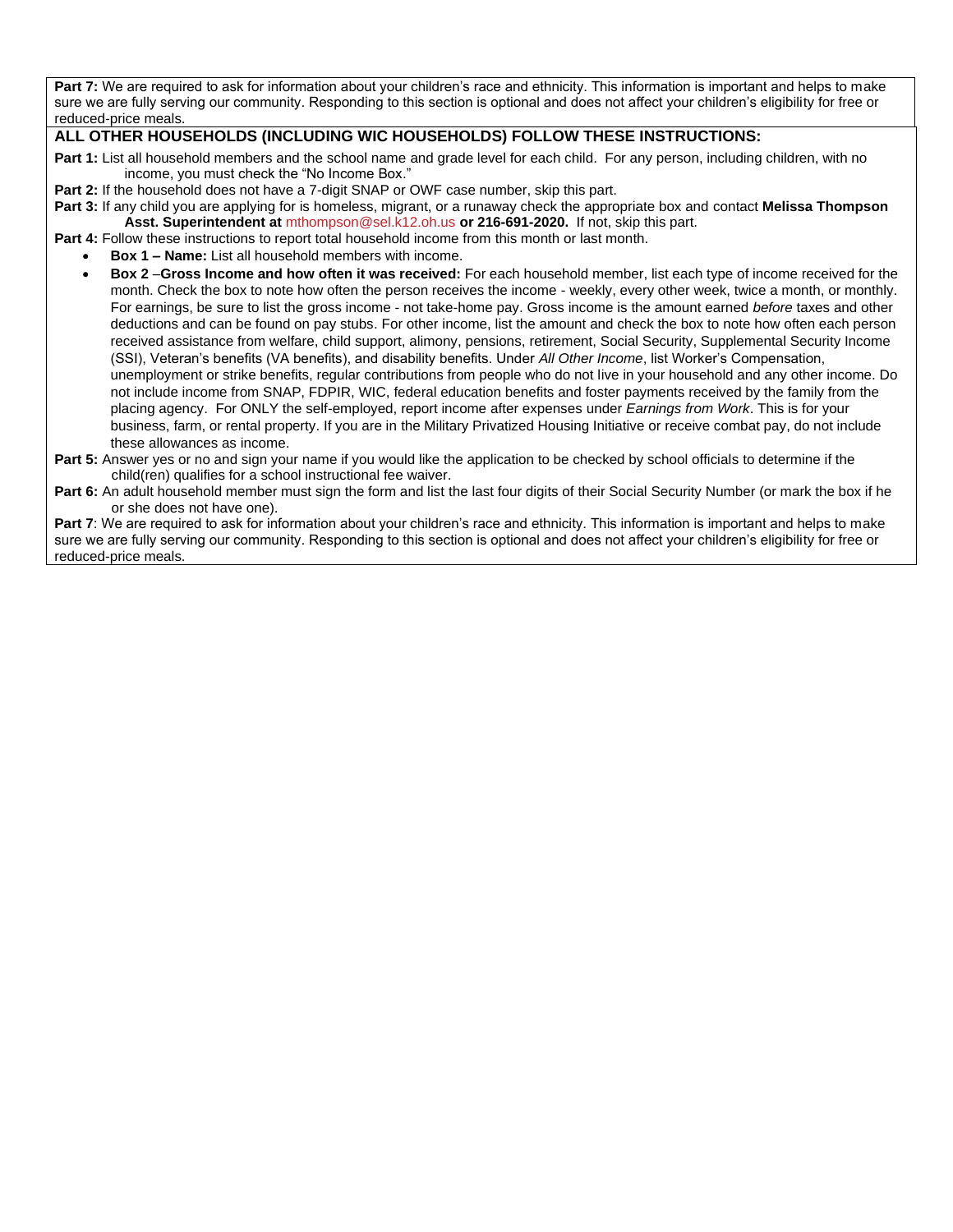# **2021-2022 FREE AND REDUCED-PRICE SCHOOL MEALS APPLICATION**

| <b>Part 1. ALL HOUSEHOLD MEMBERS</b>                                                                                                                                                                                                                                                                                                                                                                                                                                                                                                                                                                                                                                                            |                                                                                                                                        |             |                  |               |         |                                          |        |                                   |                                                                                                                                    |               |         |                                                            |                             |                                 |                  |         |                                                                                                     |  |
|-------------------------------------------------------------------------------------------------------------------------------------------------------------------------------------------------------------------------------------------------------------------------------------------------------------------------------------------------------------------------------------------------------------------------------------------------------------------------------------------------------------------------------------------------------------------------------------------------------------------------------------------------------------------------------------------------|----------------------------------------------------------------------------------------------------------------------------------------|-------------|------------------|---------------|---------|------------------------------------------|--------|-----------------------------------|------------------------------------------------------------------------------------------------------------------------------------|---------------|---------|------------------------------------------------------------|-----------------------------|---------------------------------|------------------|---------|-----------------------------------------------------------------------------------------------------|--|
| Names of all household members<br>(First, Middle Initial, Last)                                                                                                                                                                                                                                                                                                                                                                                                                                                                                                                                                                                                                                 | Name of school and grade level for each<br>child/or indicate "NA" if child is not in school.                                           |             |                  |               |         |                                          |        |                                   | Check if a foster child (legal responsibility of<br>welfare agency or court)<br>*If all children listed below are foster children, |               |         |                                                            |                             | Check if<br><b>No</b><br>Income |                  |         |                                                                                                     |  |
|                                                                                                                                                                                                                                                                                                                                                                                                                                                                                                                                                                                                                                                                                                 | School                                                                                                                                 |             |                  |               | Grade   |                                          |        | skip to Part 5 to sign this form. |                                                                                                                                    |               |         |                                                            |                             | $\Box$                          |                  |         |                                                                                                     |  |
|                                                                                                                                                                                                                                                                                                                                                                                                                                                                                                                                                                                                                                                                                                 |                                                                                                                                        |             |                  |               |         |                                          |        | □                                 |                                                                                                                                    |               |         |                                                            | $\sqcup$                    |                                 |                  |         |                                                                                                     |  |
|                                                                                                                                                                                                                                                                                                                                                                                                                                                                                                                                                                                                                                                                                                 |                                                                                                                                        |             |                  |               |         |                                          |        | $\mathsf{L}$                      |                                                                                                                                    |               |         |                                                            | $\mathcal{L}_{\mathcal{A}}$ |                                 |                  |         |                                                                                                     |  |
|                                                                                                                                                                                                                                                                                                                                                                                                                                                                                                                                                                                                                                                                                                 |                                                                                                                                        |             |                  |               |         |                                          |        | $\Box$                            |                                                                                                                                    |               |         |                                                            | □                           |                                 |                  |         |                                                                                                     |  |
|                                                                                                                                                                                                                                                                                                                                                                                                                                                                                                                                                                                                                                                                                                 |                                                                                                                                        |             |                  |               |         | H                                        |        |                                   |                                                                                                                                    |               |         | $\Box$                                                     |                             |                                 |                  |         |                                                                                                     |  |
|                                                                                                                                                                                                                                                                                                                                                                                                                                                                                                                                                                                                                                                                                                 |                                                                                                                                        |             |                  |               |         |                                          | $\Box$ |                                   |                                                                                                                                    |               |         |                                                            | $\Box$                      |                                 |                  |         |                                                                                                     |  |
|                                                                                                                                                                                                                                                                                                                                                                                                                                                                                                                                                                                                                                                                                                 |                                                                                                                                        |             |                  |               |         |                                          |        |                                   |                                                                                                                                    |               |         |                                                            |                             |                                 |                  |         |                                                                                                     |  |
| Part 2. BENEFITS: If any member of your household receives Supplemental Nutrition Assistance Program (SNAP) or Ohio Works First (OWF)<br>benefits, provide the name and 7-digit case number for the person who receives benefits and skip to Part 5. If no one receives these benefits,<br>skip to Part 3.<br>NAME:<br>7-DIGIT CASE NUMBER:                                                                                                                                                                                                                                                                                                                                                     |                                                                                                                                        |             |                  |               |         |                                          |        |                                   |                                                                                                                                    |               |         |                                                            |                             |                                 |                  |         |                                                                                                     |  |
| Part 3. If any child you are applying for is homeless, migrant, or a runaway check the appropriate box and contact Melissa Thompson,<br>Asst. Superintendent at mthompson@sel.k12.oh.us or 216-691-2099.<br>Homeless   Migrant   Runaway                                                                                                                                                                                                                                                                                                                                                                                                                                                        |                                                                                                                                        |             |                  |               |         |                                          |        |                                   |                                                                                                                                    |               |         |                                                            |                             |                                 |                  |         |                                                                                                     |  |
| Part 4. TOTAL HOUSEHOLD GROSS INCOME (before deductions). List all income on the same line as the person who receives it. Check the<br>box for how often it is received. Record each income only once.                                                                                                                                                                                                                                                                                                                                                                                                                                                                                          |                                                                                                                                        |             |                  |               |         |                                          |        |                                   |                                                                                                                                    |               |         |                                                            |                             |                                 |                  |         |                                                                                                     |  |
|                                                                                                                                                                                                                                                                                                                                                                                                                                                                                                                                                                                                                                                                                                 | 2. GROSS INCOME AND HOW OFTEN IT WAS RECEIVED                                                                                          |             |                  |               |         |                                          |        |                                   |                                                                                                                                    |               |         |                                                            |                             |                                 |                  |         |                                                                                                     |  |
| 1. NAME                                                                                                                                                                                                                                                                                                                                                                                                                                                                                                                                                                                                                                                                                         | Earnings<br>from work<br>before<br>deductions                                                                                          | Weekly      | 2 Weeks<br>Every | Twice Monthly | Monthly | Welfare,<br>child<br>support,<br>alimony |        | Weekly                            | 2 Weeks<br>Every                                                                                                                   | Twice Monthly | Monthly | Pensions,<br>retirement,<br>Social<br>Security,<br>SSI, VA | Weekly                      | 2 Weeks<br>Every                | Monthly<br>Twice | Monthly | All Other Income<br>(indicate frequency,<br>such as "weekly"<br>"monthly" "quarterly"<br>"annually" |  |
| (List all household members with income)                                                                                                                                                                                                                                                                                                                                                                                                                                                                                                                                                                                                                                                        |                                                                                                                                        |             |                  |               |         |                                          |        |                                   |                                                                                                                                    |               |         | benefits                                                   |                             |                                 |                  |         |                                                                                                     |  |
| (Example) Jane Smith                                                                                                                                                                                                                                                                                                                                                                                                                                                                                                                                                                                                                                                                            | \$200                                                                                                                                  | $\boxtimes$ |                  |               |         | \$150                                    |        |                                   | $\boxtimes$                                                                                                                        |               |         | \$0                                                        |                             |                                 |                  |         | \$50.00/ quarterly                                                                                  |  |
|                                                                                                                                                                                                                                                                                                                                                                                                                                                                                                                                                                                                                                                                                                 | \$                                                                                                                                     |             |                  |               |         | \$                                       |        |                                   |                                                                                                                                    |               |         | \$                                                         |                             |                                 |                  |         | \$                                                                                                  |  |
|                                                                                                                                                                                                                                                                                                                                                                                                                                                                                                                                                                                                                                                                                                 | \$                                                                                                                                     |             |                  |               |         | \$                                       |        |                                   |                                                                                                                                    |               |         | $\mathfrak{s}$                                             |                             |                                 |                  |         | \$                                                                                                  |  |
|                                                                                                                                                                                                                                                                                                                                                                                                                                                                                                                                                                                                                                                                                                 | \$                                                                                                                                     |             |                  |               |         | \$                                       |        |                                   |                                                                                                                                    |               |         | \$                                                         |                             |                                 |                  |         | \$                                                                                                  |  |
|                                                                                                                                                                                                                                                                                                                                                                                                                                                                                                                                                                                                                                                                                                 | \$                                                                                                                                     |             |                  |               |         | \$                                       |        |                                   |                                                                                                                                    |               |         | \$                                                         |                             |                                 |                  |         | \$                                                                                                  |  |
|                                                                                                                                                                                                                                                                                                                                                                                                                                                                                                                                                                                                                                                                                                 | \$                                                                                                                                     |             |                  |               |         | \$                                       |        |                                   |                                                                                                                                    |               |         | \$                                                         |                             |                                 |                  |         | \$                                                                                                  |  |
| Part 5. SCHOOL INSTRUCTIONAL FEE WAIVER ADULT CONSENT: Your child(ren) may qualify for a waiver of their school instructional fees.<br>Your permission is required to share your meal application information with school officials to determine if your child(ren) qualifies for a fee waiver.<br>Answering this question will not change whether your children will receive free or reduced-price meals.<br>Please check a box: [Yes, I agree to have my meal application used to determine if my child(ren) qualifies for a fee waiver.<br>$\Box$ No, I do not agree to have my meal application used to determine if my child(ren) qualifies for a fee waiver.<br>Date: ___________________ |                                                                                                                                        |             |                  |               |         |                                          |        |                                   |                                                                                                                                    |               |         |                                                            |                             |                                 |                  |         |                                                                                                     |  |
|                                                                                                                                                                                                                                                                                                                                                                                                                                                                                                                                                                                                                                                                                                 |                                                                                                                                        |             |                  |               |         |                                          |        |                                   |                                                                                                                                    |               |         |                                                            |                             |                                 |                  |         |                                                                                                     |  |
| Part 6. SIGNATURE AND LAST FOUR DIGITS OF SOCIAL SECURITY NUMBER (ADULT MUST SIGN)<br>An adult household member must sign the application. If Part 4 is completed, the adult signing the form must also list the last four digits of<br>his or her Social Security Number or mark the "I do not have a Social Security Number" box. (See Privacy Act Statement on the back of this page.)                                                                                                                                                                                                                                                                                                       |                                                                                                                                        |             |                  |               |         |                                          |        |                                   |                                                                                                                                    |               |         |                                                            |                             |                                 |                  |         |                                                                                                     |  |
| I certify (promise) that all information on this application is true and that all income is reported. I understand that the school will receive federal<br>funds based on the information I give. I understand that school officials may verify (check) the information. I understand that deliberate<br>misrepresentation of the information may cause my children to lose meal benefits and I may be subject to prosecution under state and federal<br>statutes.                                                                                                                                                                                                                              |                                                                                                                                        |             |                  |               |         |                                          |        |                                   |                                                                                                                                    |               |         |                                                            |                             |                                 |                  |         |                                                                                                     |  |
|                                                                                                                                                                                                                                                                                                                                                                                                                                                                                                                                                                                                                                                                                                 |                                                                                                                                        |             |                  |               |         |                                          |        |                                   |                                                                                                                                    |               |         |                                                            |                             |                                 |                  |         |                                                                                                     |  |
| Phone Number: The Contract of the Contract of the Contract of the Contract of the Contract of the Contract of the Contract of the Contract of the Contract of the Contract of the Contract of the Contract of the Contract of<br>Address:                                                                                                                                                                                                                                                                                                                                                                                                                                                       |                                                                                                                                        |             |                  |               |         |                                          |        |                                   |                                                                                                                                    |               |         |                                                            |                             |                                 |                  |         |                                                                                                     |  |
| Last four digits of your Social Security Number: _ _ _ _ _ _ _ □ I do not have a Social Security Number                                                                                                                                                                                                                                                                                                                                                                                                                                                                                                                                                                                         |                                                                                                                                        |             |                  |               |         |                                          |        |                                   |                                                                                                                                    |               |         |                                                            |                             |                                 |                  |         |                                                                                                     |  |
| Part 7. Children's ethnic and racial identities: We are required to ask for information about your children's race and ethnicity. This information is<br>important and helps to make sure we are fully serving our community. Responding to this section is optional and does not affect your children's<br>eligibility for free or reduced-price meals.                                                                                                                                                                                                                                                                                                                                        |                                                                                                                                        |             |                  |               |         |                                          |        |                                   |                                                                                                                                    |               |         |                                                            |                             |                                 |                  |         |                                                                                                     |  |
| Choose one ethnicity:                                                                                                                                                                                                                                                                                                                                                                                                                                                                                                                                                                                                                                                                           | Choose one or more (regardless of ethnicity):                                                                                          |             |                  |               |         |                                          |        |                                   |                                                                                                                                    |               |         |                                                            |                             |                                 |                  |         |                                                                                                     |  |
| $\Box$ Hispanic/Latino<br>□ Not Hispanic/Latino                                                                                                                                                                                                                                                                                                                                                                                                                                                                                                                                                                                                                                                 | $\Box$ Asian<br>∐American Indian or Alaska Native<br>□ Black or African American<br>White<br>Native Hawaiian or other Pacific Islander |             |                  |               |         |                                          |        |                                   |                                                                                                                                    |               |         |                                                            |                             |                                 |                  |         |                                                                                                     |  |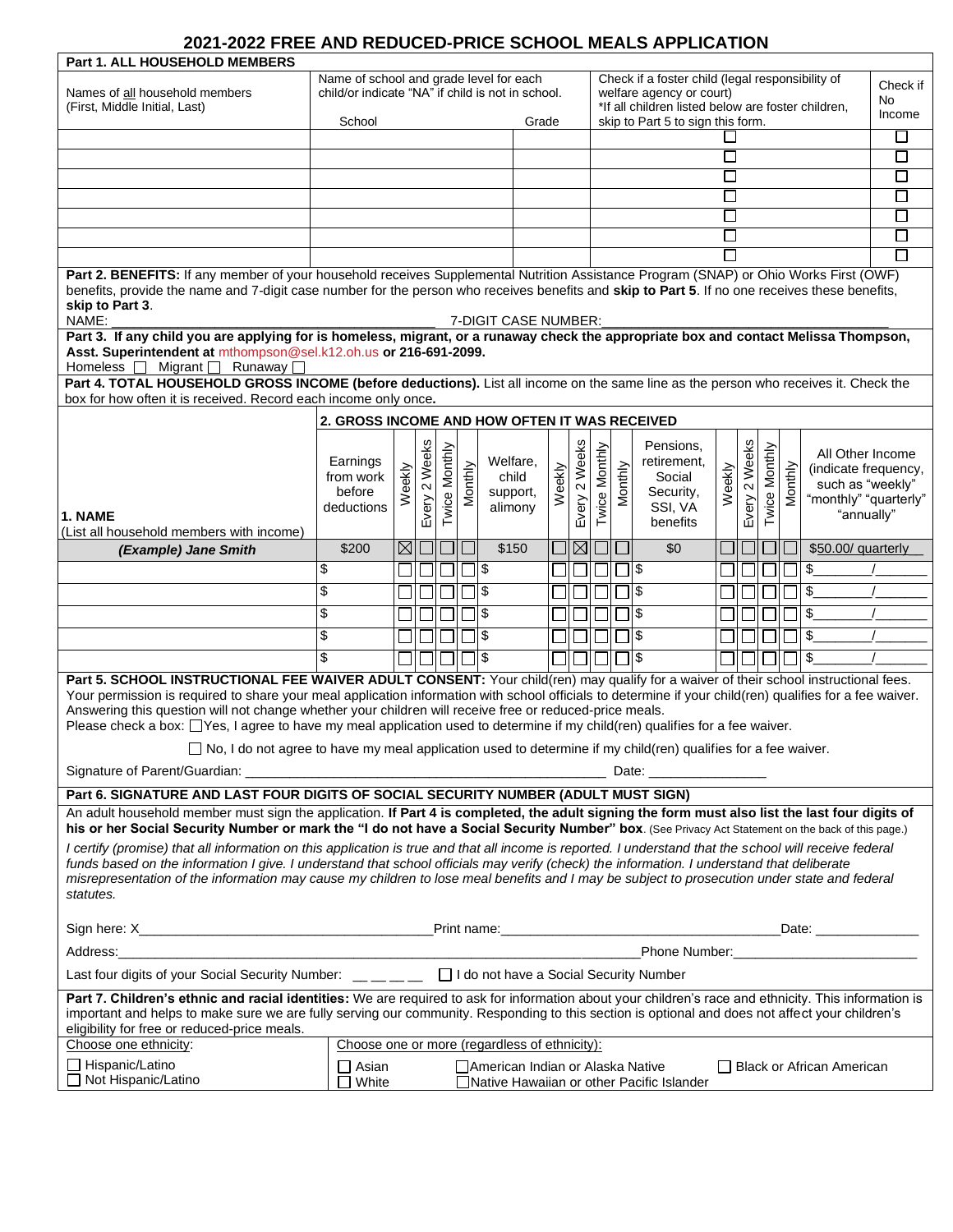| Do not complete this section. Intended for school use only.                                                                                                                                                                    |                                                                                                                                                                         |                                          |  |  |  |  |  |
|--------------------------------------------------------------------------------------------------------------------------------------------------------------------------------------------------------------------------------|-------------------------------------------------------------------------------------------------------------------------------------------------------------------------|------------------------------------------|--|--|--|--|--|
| Annual Income Conversion: Weekly x 52, Every 2 Weeks x 26, Twice A Month x 24, Monthly x 12                                                                                                                                    |                                                                                                                                                                         |                                          |  |  |  |  |  |
|                                                                                                                                                                                                                                | Total Income: __________________ Per: 囗 Week, 囗 Every 2 Weeks, 囗 Twice per Month, 囗 Month, 囗 Year                                                                       | Household size: <u>come and the same</u> |  |  |  |  |  |
|                                                                                                                                                                                                                                | Categorical Eligibility: ____ Date Withdrawn: _________ Eligibility: Free___ Reduced___ Denied___ Reason: ___________________                                           |                                          |  |  |  |  |  |
| Date: the contract of the contract of the contract of the contract of the contract of the contract of the contract of the contract of the contract of the contract of the contract of the contract of the contract of the cont |                                                                                                                                                                         |                                          |  |  |  |  |  |
| Date: <b>Date: Date: Date: Date: Date:</b>                                                                                                                                                                                     |                                                                                                                                                                         |                                          |  |  |  |  |  |
| Date: <b>Date:</b>                                                                                                                                                                                                             |                                                                                                                                                                         |                                          |  |  |  |  |  |
|                                                                                                                                                                                                                                | If selected for Verification, Date Verification Notice Sent: _____________Response Date: _____________2 <sup>nd</sup> Notice Sent: ____________Results Sent: __________ |                                          |  |  |  |  |  |
|                                                                                                                                                                                                                                | Verification Result: No Change ______ Free to Reduced Price _______ Free to Paid ______ Reduced Price to Free Reduced Price to Paid                                     |                                          |  |  |  |  |  |

| Your children may<br>qualify for free or                                                          | <b>INCOME ELIGIBILITY GUIDELINES 2021-2022</b> |          |         |        |  |  |  |  |  |  |  |
|---------------------------------------------------------------------------------------------------|------------------------------------------------|----------|---------|--------|--|--|--|--|--|--|--|
| reduced-price meals if<br>your household income<br>falls at or below the<br>limits on this chart. | Household size                                 | Yearly   | Monthly | Weekly |  |  |  |  |  |  |  |
|                                                                                                   |                                                | \$23,828 | \$1,986 | 459    |  |  |  |  |  |  |  |
|                                                                                                   | 2                                              | 32,227   | 2,686   | 620    |  |  |  |  |  |  |  |
|                                                                                                   | 3                                              | 40,626   | 3,386   | 782    |  |  |  |  |  |  |  |
|                                                                                                   | $\overline{4}$                                 | 49,025   | 4,086   | 943    |  |  |  |  |  |  |  |
|                                                                                                   | 5                                              | 57,424   | 4,786   | 1,105  |  |  |  |  |  |  |  |
|                                                                                                   | 6                                              | 65,823   | 5,486   | 1,266  |  |  |  |  |  |  |  |
|                                                                                                   | 7                                              | 74,222   | 6,186   | 1,428  |  |  |  |  |  |  |  |
|                                                                                                   | 8                                              | 82,621   | 6,886   | 1,589  |  |  |  |  |  |  |  |
|                                                                                                   | Each additional<br>person:                     | 8,399    | 700     | 162    |  |  |  |  |  |  |  |

#### **Privacy Act Statement: This explains how we will use the information you give us.**

The Richard B. Russell National School Lunch Act requires the information on this application. You are not required to provide information, but if information is not provided, the state agency cannot approve your child for free or reduced-price meals. You must include the last four digits of the social security number of the adult household member who signs the application. The last four digits of the social security number is not required when you apply on behalf of a foster child or you list a Supplemental Nutrition Assistance Program (SNAP), Ohio Works First (OWF) case number or other identifier for your child or when you indicate that the adult household member signing the application does not have a social security number. We will use your information to determine if your child is eligible for free or reduced-price meals, and for administration and enforcement of the lunch and breakfast programs. We may share your eligibility information with education, health, and nutrition programs to help them evaluate, fund, or determine benefits for their programs, auditors for program reviews, and law enforcement officials to help them look into violations of program rules.

In accordance with Federal civil rights law and U.S. Department of Agriculture (USDA) civil rights regulations and policies, the USDA, its Agencies, offices, and employees, and institutions participating in or administering USDA programs are prohibited from discriminating based on race, color, national origin, sex, disability, age, or reprisal or retaliation for prior civil rights activity in any program or activity conducted or funded by USDA.

Persons with disabilities who require alternative means of communication for program information (e.g. Braille, large print, audiotape, American Sign Language, etc.), should contact the Agency (State or local) where they applied for benefits. Individuals who are deaf, hard of hearing or have speech disabilities may contact USDA through the Federal Relay Service at (800) 877-8339. Additionally, program information may be made available in languages other than English.